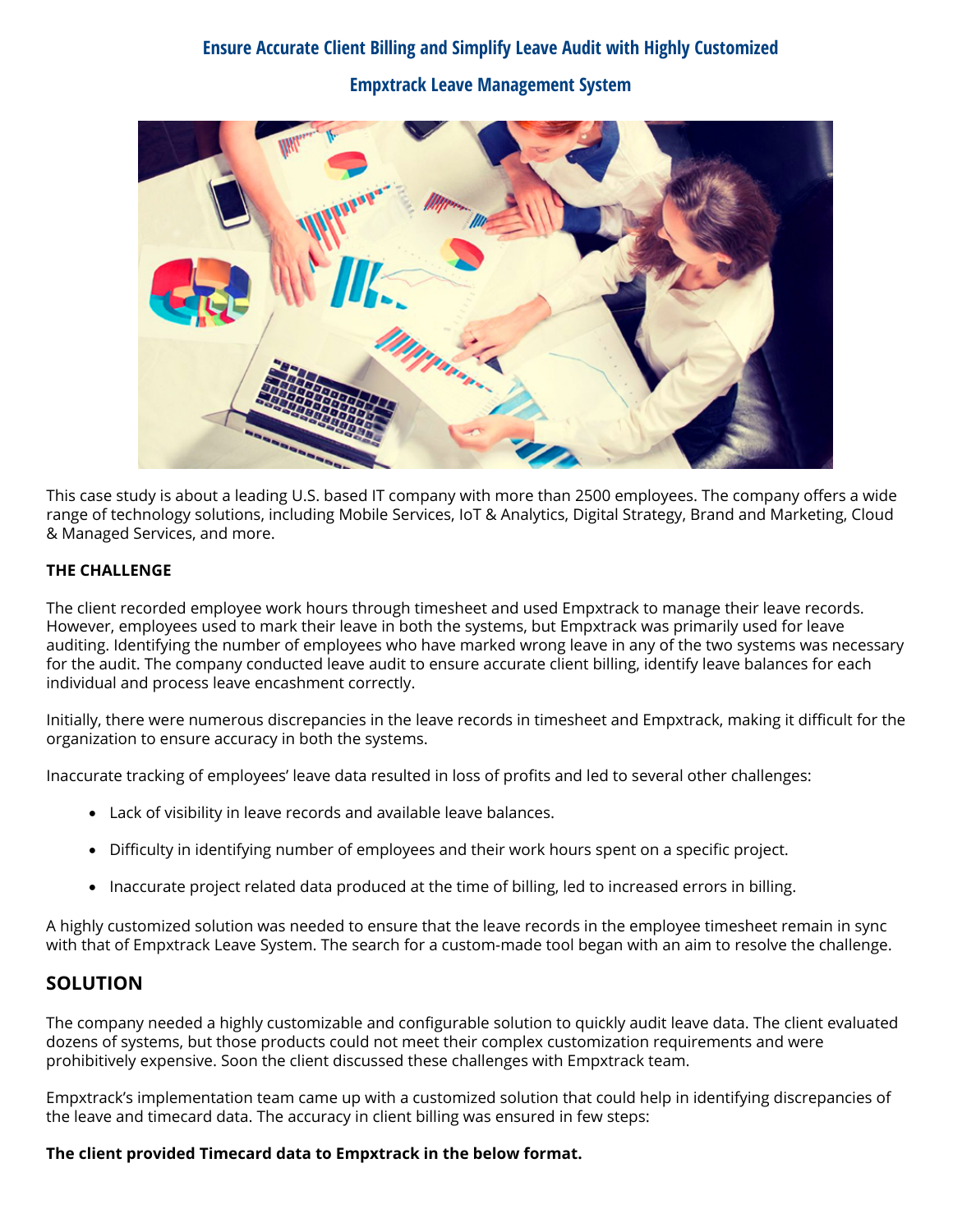| <b>Employee</b><br>ID | <b>Employee Name</b>  | <b>Status</b> | <b>Time Period Ending Leave Type</b><br>Date |                        | Date         | <b>Hours</b> | <b>Timecard</b><br><b>Status</b> | Approver | <b>Approver Name</b> |
|-----------------------|-----------------------|---------------|----------------------------------------------|------------------------|--------------|--------------|----------------------------------|----------|----------------------|
| 210012                | Ana Trujillo          | <b>ACTIVE</b> | 15-06-2018                                   | <b>HOLIDAY</b>         | 01-06-2018 8 |              | Processed                        | 220001   | John Smith           |
| 210015                | Anabela Domingues     | <b>ACTIVE</b> | 15-06-2018                                   | <b>HOLIDAY</b>         | 01-06-2018 8 |              | Processed                        | 220148   | John Steel           |
| 210040                | Annette Roulet        | <b>ACTIVE</b> | 15-06-2018                                   | <b>HOLIDAY</b>         | 01-06-2018 8 |              | Processed                        | 220292   | Joseph Manyard       |
| 210047                | Barbara Walker        | <b>ACTIVE</b> | 15-06-2018                                   | SICK & CASUAL LEAVE    | 04-06-2018 8 |              | Processed                        | 220138   | Karin Josephs        |
| 210050                | Baron Inne            | <b>ACTIVE</b> | 15-06-2018                                   | SICK & CASUAL LEAVE    | 15-06-2018 8 |              | Processed                        | 220250   | Kathleen Oliver      |
| 210053                | <b>Bobby Deigo</b>    | <b>ACTIVE</b> | 15-06-2018                                   | <b>HOLIDAY</b>         | 01-06-2018 8 |              | Processed                        | 220193   | Keith Reverbel       |
| 210079                | <b>Bunha Faun</b>     | <b>ACTIVE</b> | 15-06-2018                                   | SICK & CASUAL LEAVE    | 08-06-2018 8 |              | Processed                        | 220280   | Keith Russell Keith  |
| 210079                | Bunha Faun            | <b>ACTIVE</b> | 15-06-2018                                   | <b>MATERNITY LEAVE</b> | 15-06-2018 8 |              | Processed                        | 220280   | Keith Russell Keith  |
| 210070                | <b>Carine Schmitt</b> | <b>ACTIVE</b> | 15-06-2018                                   | <b>VACATION</b>        | 12-06-2018 8 |              | Processed                        | 220280   | <b>Terri Osborn</b>  |
| 210115                | Dug Probamale         | <b>ACTIVE</b> | 15-06-2018                                   | <b>HOLIDAY</b>         | 01-06-2018 8 |              | Processed                        | 220269   | Kurt Dewer           |
| 210167                | <b>Dwit Reston</b>    | <b>ACTIVE</b> | 15-06-2018                                   | <b>HOLIDAY</b>         | 01-06-2018 8 |              | Processed                        | 220287   | <b>Terri Osborn</b>  |
| 210185                | Eduardo Saavedra      | <b>ACTIVE</b> | 15-06-2018                                   | SICK & CASUAL LEAVE    | 09-06-2018 8 |              | Processed                        | 220030   | Thomas Hardy         |
| 210195                | Elizabeth Lincoln     | <b>ACTIVE</b> | 15-06-2018                                   | <b>HOLIDAY</b>         | 01-06-2018 8 |              | Processed                        | 220148   | John Steel           |

Comfirm

Cancel

**Empxtrack team created a method to upload given data in a specific format.**

| <b>UPLOADS</b>                  | <b>EMPXTRACK FIELDS</b>        | <b>USER FIELDS</b>                   |              |  |
|---------------------------------|--------------------------------|--------------------------------------|--------------|--|
| > Employee data                 | <b>Employee ID</b>             | Employee ID                          | $\checkmark$ |  |
| > Reporting relationships       |                                |                                      |              |  |
| > Confidential IDs              | <b>Employee Name</b>           | <b>Employee Name</b>                 | $\checkmark$ |  |
| <b>&gt;Current address</b>      | <b>Status</b>                  | <b>Status</b>                        | $\checkmark$ |  |
| > Permanent address             |                                |                                      |              |  |
| > Emergency contact             | <b>Time Period Ending Date</b> | <b>Timesheet Period End Date</b>     | $\checkmark$ |  |
| > Qualification                 | <b>Leave Type</b>              |                                      | $\checkmark$ |  |
| > Certification                 |                                | Leave Type                           |              |  |
| > Employee dependents           | Date                           | Date                                 | $\checkmark$ |  |
| > Employee Exit Data            | <b>Hours</b>                   |                                      |              |  |
| > Salary breakup                |                                | Hours                                | $\checkmark$ |  |
| > Employee salaries             | <b>Timecard Status</b>         | <b>Timecard Status</b>               | $\checkmark$ |  |
| > Upload CTC Reimbursement Data |                                |                                      |              |  |
| > Upload Investment Data        | Approver                       | Approver                             | $\checkmark$ |  |
| > Download Investments          | <b>Approver Name</b>           | <b>Approver Name</b><br>$\checkmark$ |              |  |

**The timecard file was uploaded, and each field & data was verified to make sure that the user had entered expected values in the uploaded file. After confirmation, the database was updated.**

**The leave data file for the same month was selected and the report was generated to audit leave data.**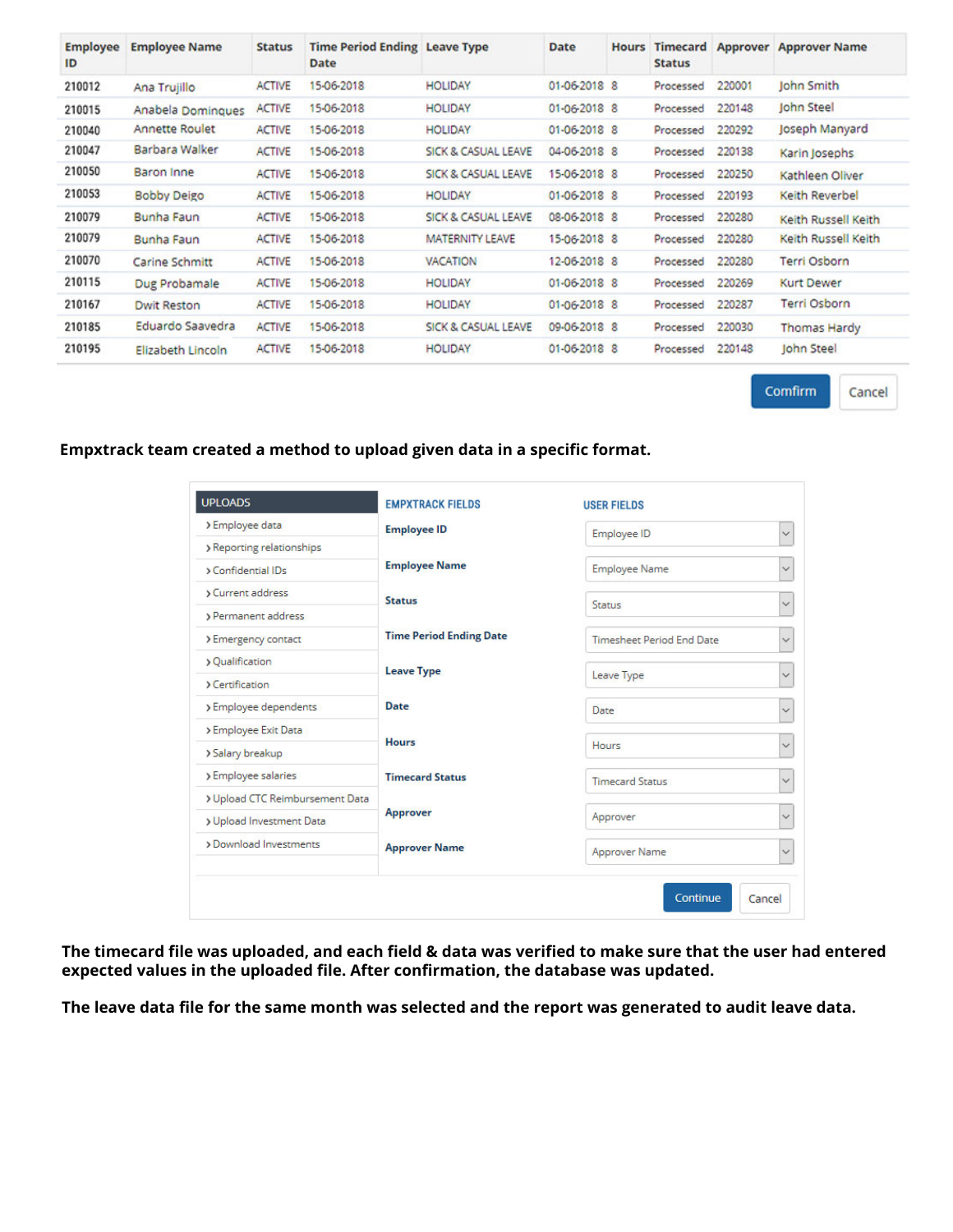|       | Record updated successfully. |                                                               |  |
|-------|------------------------------|---------------------------------------------------------------|--|
| Month |                              | PLEASE SELECT MONTH AS PER UPLOADED SHEET TO GENERATE REPORT. |  |
|       | lune                         | $\checkmark$                                                  |  |

### **The generated report highlighted discrepancies between Empxtrack and timecard data in 4 cases:**

- 1. Leave record was available in Empxtrack, but not found in timecard.
- 2. Leave record was available in timecard, but not found in Empxtrack.
- 3. Leave records were found in both systems, but leave types were different.
- 4. Leave records were found in both systems, but time was mismatched.

|        | <b>Emp No. Emp Name</b>  | Date       |                           |            | Empxtrack Leave Type Empxtrack Timesheet Leave Type Timesheet Manager Name |            |                            |        |
|--------|--------------------------|------------|---------------------------|------------|----------------------------------------------------------------------------|------------|----------------------------|--------|
| 210012 | Ana Trujillo             | 28-06-2018 | <b>MATERNITY LEAVE</b>    |            | <b>N/A</b>                                                                 | <b>N/A</b> | John Smith                 | CASE-1 |
| 210015 | <b>Anabela Domingues</b> | 02-06-2018 | <b>SICK &amp; CASUAL</b>  |            | N/A                                                                        | N/A        | John Steel                 |        |
| 210040 | <b>Annette Roulet</b>    | 27-06-2018 | <b>COMPENSATORY LEAVE</b> | -8         | N/A                                                                        | N/A        | Joseph Manyard             |        |
| 210047 | <b>Barbara Walker</b>    | 28-06-2018 | <b>MATERNITY LEAVE</b>    |            | N/A                                                                        | N/A        | Karin Josephs              |        |
| 210050 | Baron Inne               | 05-06-2018 | <b>SICK &amp; CASUAL</b>  |            | N/A                                                                        | <b>N/A</b> | Kathleen Oliver            |        |
| 210053 | <b>Bobby Deigo</b>       | 02-06-2018 | <b>VACATION</b>           | 8          | N/A                                                                        | <b>N/A</b> | <b>Keith Reverbel</b>      |        |
| 210079 | <b>Bunha Faun</b>        | 04-06-2018 | N/A                       | <b>N/A</b> | <b>SICK &amp; CASUAL</b>                                                   |            | <b>Keith Russell Keith</b> | CASE-2 |
| 210079 | Bunha Faun               | 15-06-2018 | <b>VACATION</b>           |            | <b>SICK &amp; CASUAL</b>                                                   |            | Keith Russell Keith        |        |
| 210070 | <b>Carine Schmitt</b>    | 15-06-2018 | <b>VACATION</b>           |            | <b>SICK &amp; CASUAL</b>                                                   |            | <b>Terri Osborn</b>        |        |
| 210115 | Dug Probamale            | 25-06-2018 | N/A                       | N/A        | <b>SICK &amp; CASUAL</b>                                                   |            | <b>Kurt Dewer</b>          |        |
| 210167 | <b>Dwit Reston</b>       | 10-06-2018 | <b>FLOATING HOLIDAY</b>   |            | <b>SICK &amp; CASUAL</b>                                                   |            | <b>Terri Osborn</b>        | CASE-3 |
| 210185 | Eduardo Saavedra         | 11-06-2018 | <b>SICK &amp; CASUAL</b>  |            | VACATION                                                                   | 8          | <b>Thomas Hardy</b>        |        |
| 210195 | <b>Elizabeth Lincoln</b> | 16-06-2018 | <b>VACATION</b>           |            | <b>VACATION</b>                                                            |            | <b>John Steel</b>          | CASE-4 |

Through the automation and the customization of the product, the client could now reduce number of discrepancies in timecard and Empxtrack leave management system.

## **BENEFITS**

During the compliance audit to crosscheck employee work hours, it became easy to –